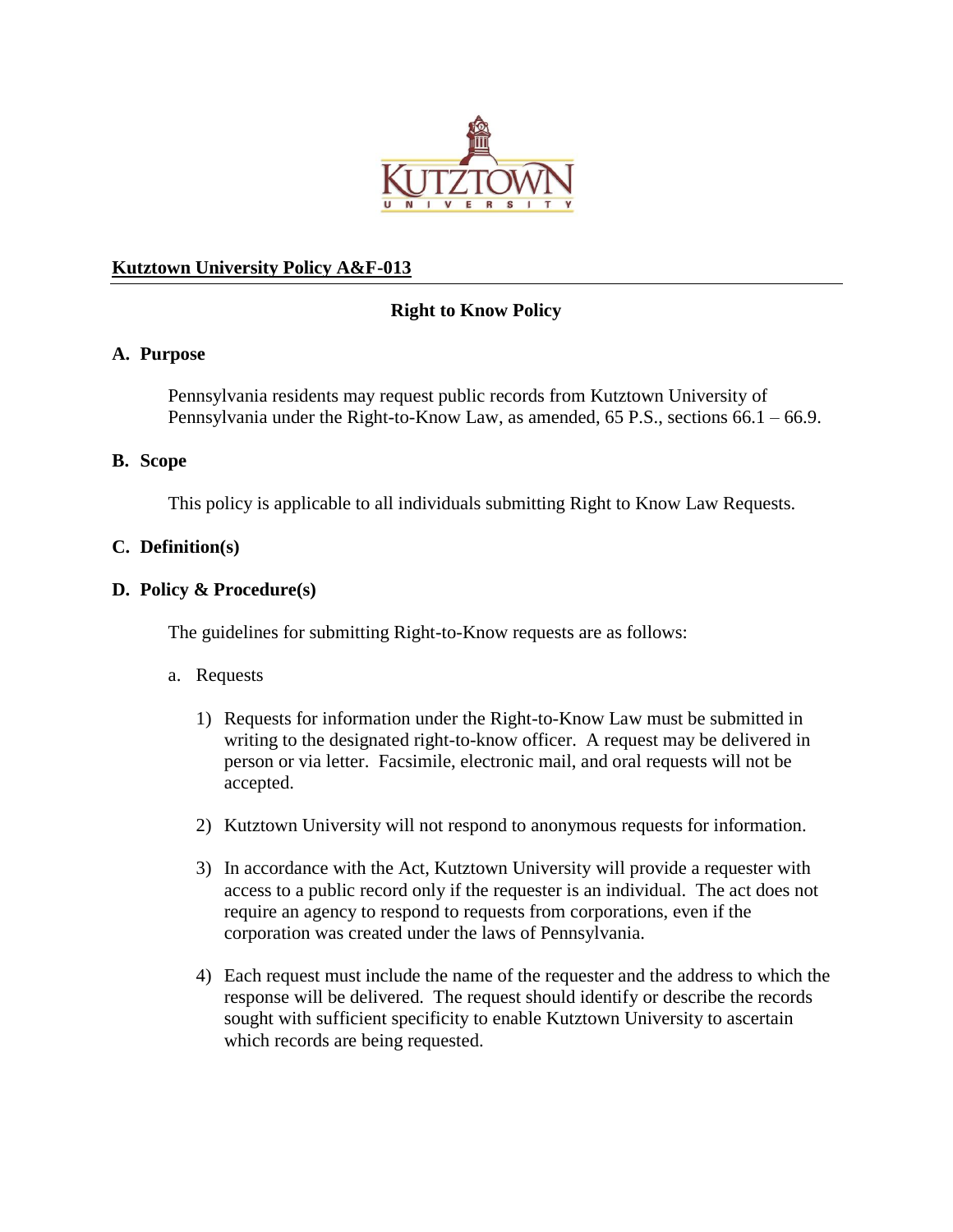5) The right-to-know officer may ask the requester the reason for the request or the intended use of the records in order to help identify the records of actual relevance to the requester. Kutztown University cannot insist that such a statement be

provided, nor can use the lack of such a statement as a reason for denying the request.

- b. Submittal of Right-to-Know Requests
	- 1) All requests to Kutztown University under the Right-to-Know Law will be submitted in writing to:

Gerald L. Silberman Vice President for Administration and Finance 305 Stratton Administration Center P.O. Box 730 Kutztown, PA 19530

Requests may be delivered in person to the address listed above or sent by regular mail.

- 2) If a request is delivered to someone other than the Right-to-Know officer, it shall be forwarded to the right-to-know officer in a reasonable time. The 5 business day period for a response to the request begins once the designated right-to-know officer receives the request.
- 3) The Right-to-Know officer will inform the requester of receipt of the request, including the date the request was deemed received.
- c. Kutztown University 's Duty to Provide a Prompt Response to a Right-to-Know Request
	- 1) Upon receipt of a written request, Kutztown University will make a good faith effort to determine if the requested record is a public record and to respond as promptly as possible under the circumstances existing at the time of the request. This time shall not exceed 5 business days from the date the written request is received by the right-to-know officer. If Kutztown University fails to respond within that time period, the request is deemed denied.
	- 2) Kutztown University may inform the requester of the need for additional time to comply with a specific request, in accordance with provisions of the Act. Such an extension may not exceed 30 calendar days. In such cases, if Kutztown University fails to make a timely final response, the request is deemed denied.

The right-to-know officer shall send written notice to the requester within 5 business days of the need for an extension. The notice shall include a statement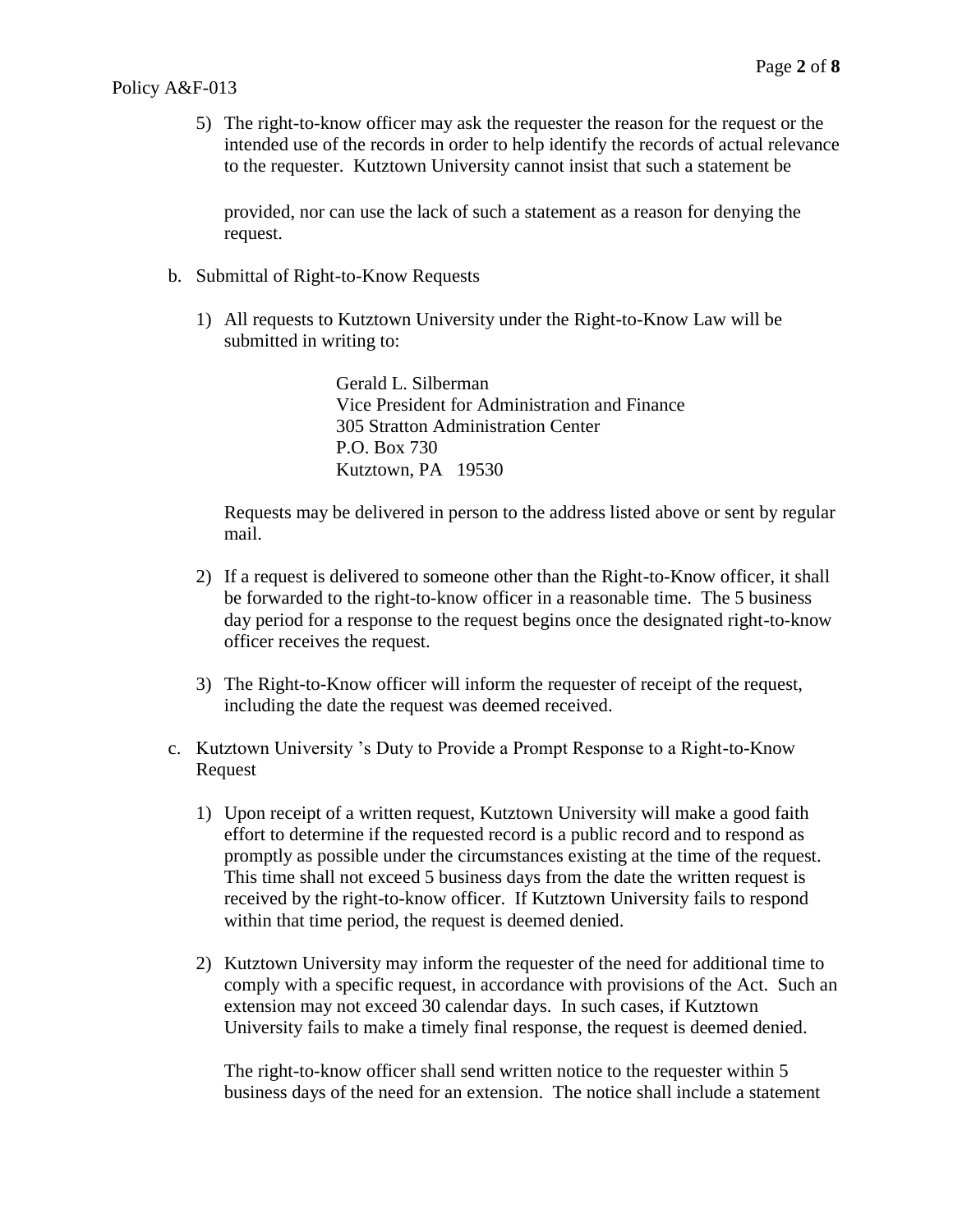notifying the requester that the request for access is being reviewed, the reason for the review and a reasonable date that a response is expected to be provided.

- d. Processing of Right-to-Know Requests
	- 1) Upon receiving a written Right-to-Know request, the right-to-know officer shall complete the following tasks:
		- a) Date-stamp the request.
		- b) Assign a tracking number to the request.
		- c) Compute the day on which the 5-business day period will expire and make a notation of that date on the first page of the request.
		- d) Inform the requestor of receipt of the request.
		- e) Make an electronic or paper copy of the request, including all documents submitted with it and the envelope (if any) in which it came.
		- f) Create an official file for the retention of the original request.
	- 2) For purposes of determining the 5-business-day period:
		- a) A business day shall be any Monday, Tuesday, Wednesday, Thursday, or Friday, except those days when the offices of the agency are closed for all or part of a day due to a state holiday, due to a severe weather (such as a blizzard or ice storm); due to natural or other disaster; or due to the request or direction of local, state, or federal law enforcement agencies or officials.
		- b) Requests may be submitted during regular business hours, which are 8 a.m. to 4 p.m. Requests received after 4 p.m. will be deemed to have been received on the following day.
		- c) For purposes of determining the end of the 5-business-day period, the day that a request is received (or deemed to be received) is not counted: The first day of the 5-business-day period is the agency's next business day.
- e. Initial Review by the Right-to-Know Official
	- 1) Upon receiving a Right-to-Know request, the right-to-know official shall promptly review it. The purpose of this review is to determine the following:
		- a) Whether the request possesses an obvious defect that permits it to be rejected without further consideration. Such defects include the following: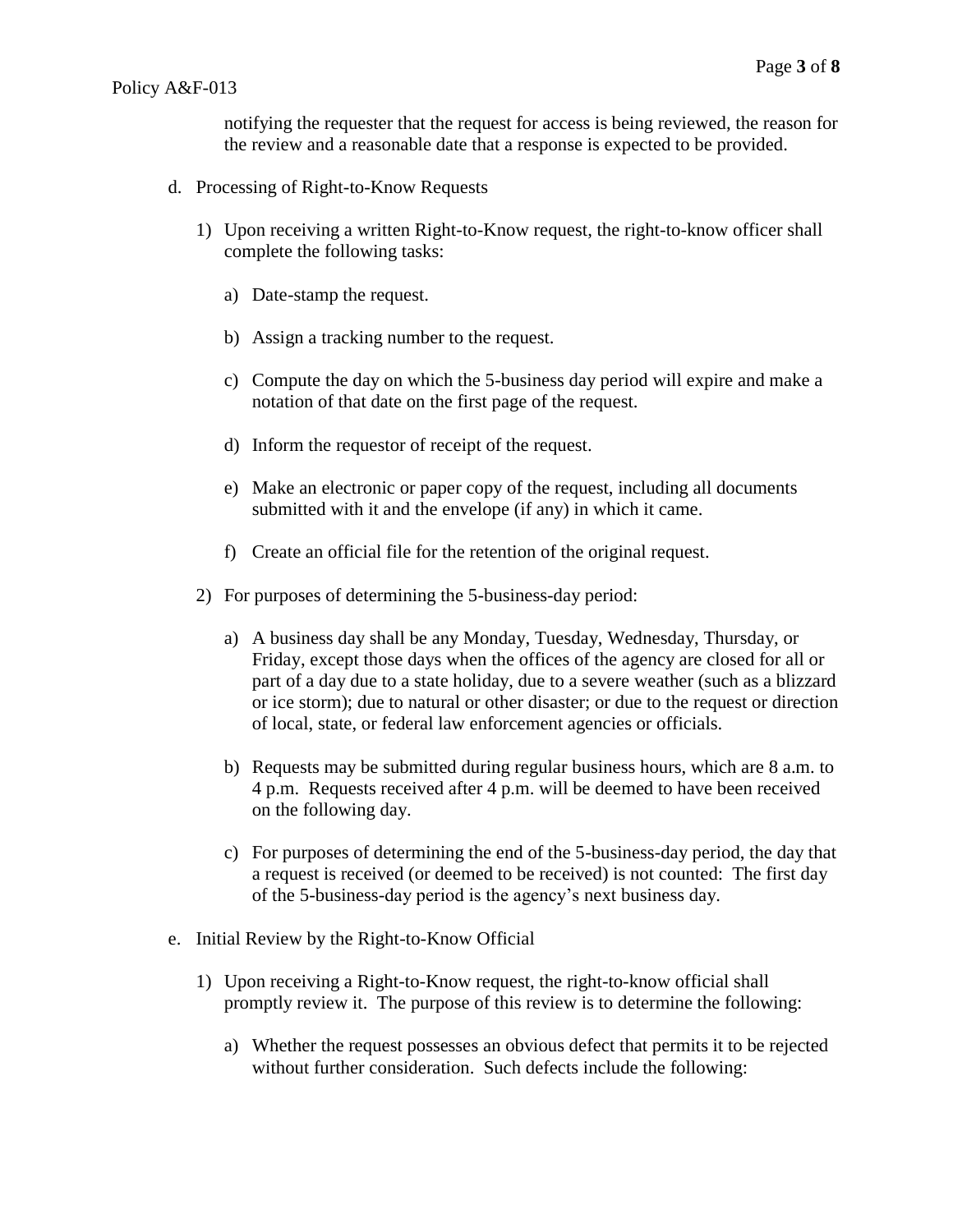- 1. The documents sought by the requester are not identified with sufficient particularity.
- 2. The identified records unquestionably fall outside either of the two parts of the Act's general definition of "public records."
- 3. The identified records unquestionably fall within one of the Act's statutory exemptions to the definition of "public records."
- 4. The right-to-know official has personal knowledge that the identified records do not exist.
- 5. The right-to-know official has personal knowledge that the identified records are not in the possession or control of the agency.
- b) Whether the request can be granted without further consideration. For example, if the right-to-know official is satisfied that the requester is a resident of Pennsylvania, and knows that the requested documents exist and are public records and that they are immediately accessible, no further analysis is necessary.
- c) Whether the request implicates a right protected by the Pennsylvania or U.S. Constitution, including but not limited to, the constitutional right of privacy. If the right-to-know official concludes that the request implicates such a right, he shall consult with counsel regarding the balancing of the requester's interest in access to the records versus the constitutionally protected interests.
- 2) In conducting this initial review, the right-to-know official may contact (or attempt to contact) the requester in order to obtain clarification or additional information.
- 3) If the right-to-know official determines that the request should be refused for any of the grounds set forth in (1), above, he shall immediately draft a proposed refusal letter. This draft should set forth each and every ground that the right-toknow official believes is a proper ground for refusal.
- f. Responses, In General
	- 1) The act of providing a requester with physical access to a document in the offices of the agency is a "response" for purposes of the Right-to-Know Law.
	- 2) A record will be provided, whenever available, in the medium requested by the requester (i.e., an electronic file if the information is already available in this form.) A record does not have to be converted to a media other than that in which it is maintained.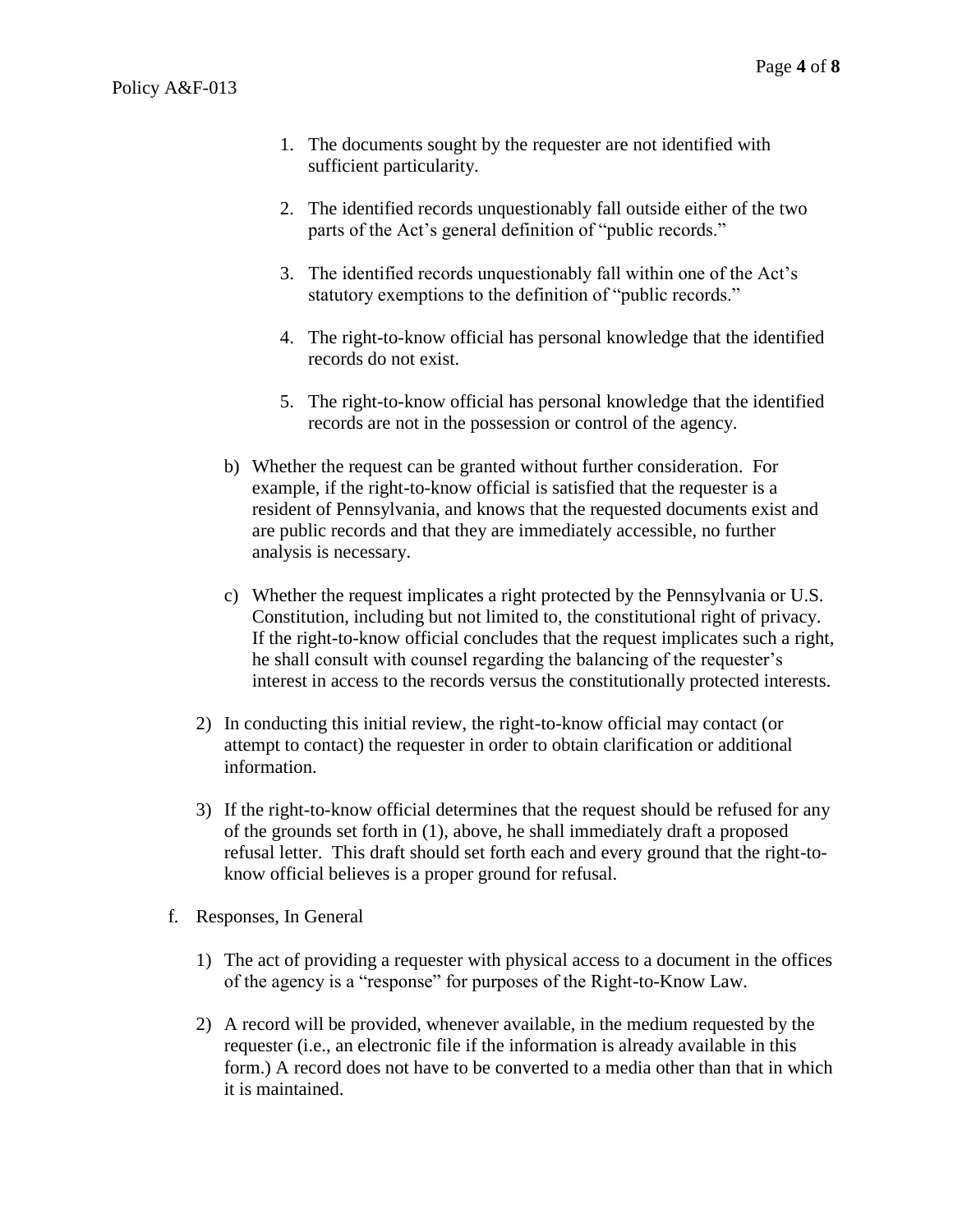3) A requester may either view original records by making an appointment during regular business hours with the right-to-know official, or may request written

copies, which will be provided for a nominal fee. (Fees are listed under section j.) The fee can be waived at the discretion of the right-to-know officer.

- 4) Kutztown University will not create a public record that does not already exist, nor will it compile, maintain, format, or organize a public record in a manner in which the agency does not currently do so.
- g. Responses
	- 1) Types of responses.
		- a) The request is granted in its entirety.
		- b) The request is refused in its entirety.
		- c) The request is partially granted.
	- 2) Deemed denials. The failure to make a timely response is deemed a denial.
	- 3) Final responses granting requests.
		- a) A written request for a record will be granted if the record requested is within the statutory definition of a "public record".
	- 4) Final responses that deny requests, either in whole or in part.
		- a) A response that denies a request must list the entire specific reasons relied on for denying the request.
		- b) If a request is denied all or in part, the response must also contain a notice informing the requester of his or her right to file exceptions with the agency.
		- c) Any final response that sets for a denial, whether in whole or in part, must contain the following:
			- 1. The name, time, business address, business telephone number and signature of the public official or employee on whose authority the denial is issued.
			- 2. The words "Mailing Date" followed by the date that is the mailing date of the response.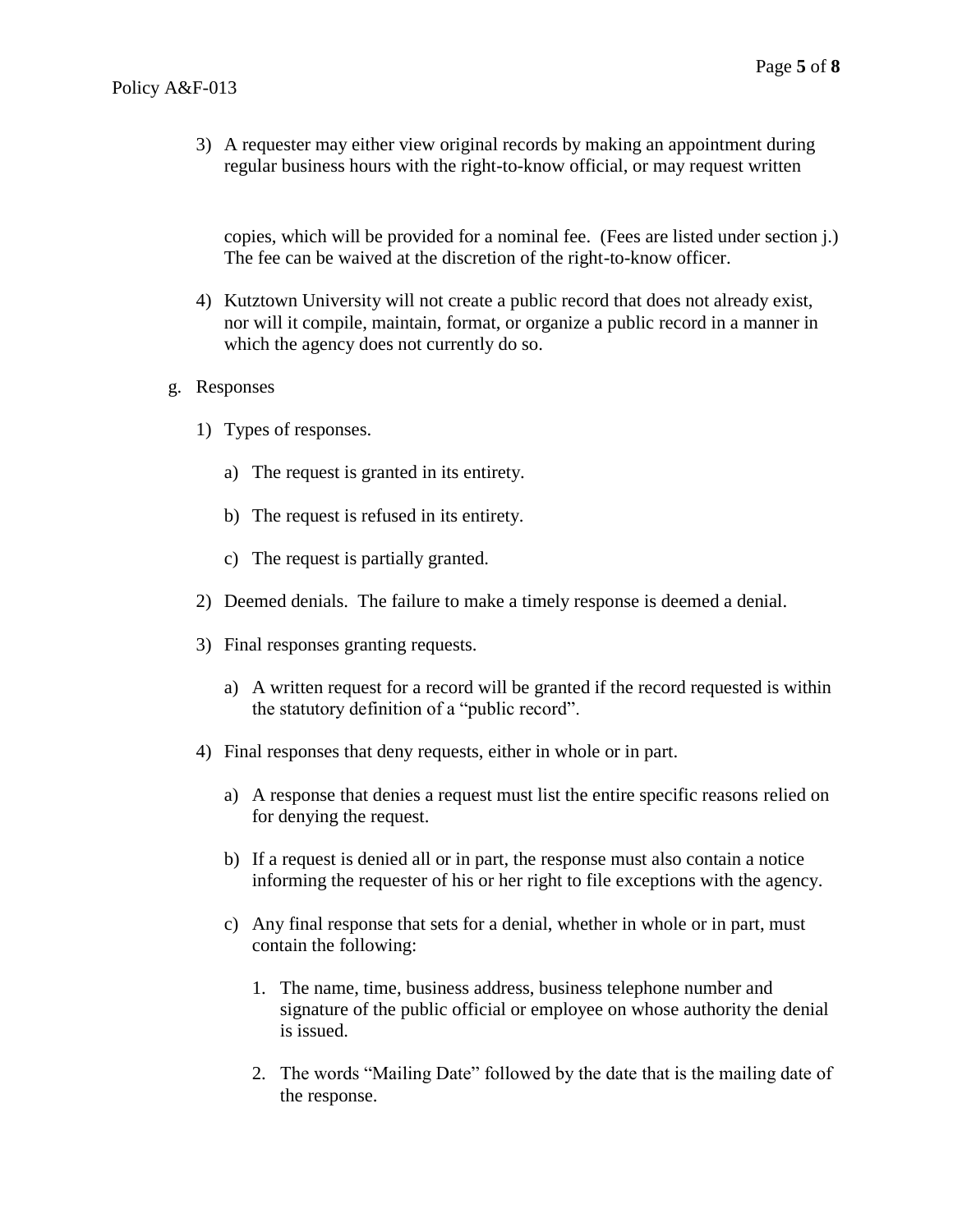- 3. A statement of the procedure that the requester may follow in order to file exceptions contesting the denial.
- d) Grounds for a denial. A written request for access to, or a copy of, a record may be denied if any of the following circumstances exists:
	- 1. The requester has not identified any of the requested records with sufficient specificity.
	- 2. The record does not exist.
	- 3. The requester has not prepaid the costs of fulfilling the request, if the anticipated costs would exceed \$100.
	- 4. The record in question does not satisfy either prong of the Act's general definition of "public record."
	- 5. The record in question falls within one or more of the Act's statutory exceptions to the definition of "public record."
		- a. Disclosure of the institution, progress or results of an agency investigation.
		- b. Disclosure is prohibited, restricted or forbidden by statute, order or decree of court, or other law.
		- c. Disclosure would operate to the prejudice or impairment of a person's reputation.
		- d. Disclosure would operate to the prejudice or impairment of the security of one or more persons through the release of sensitive information.
		- e. Disclosure would result in the loss of federal funding.

#### h. Redaction

1) Redaction means the eradication of a portion of a document while retaining the remainder. Redaction must be performed in such a way as to prevent the requester from having access to the redacted information.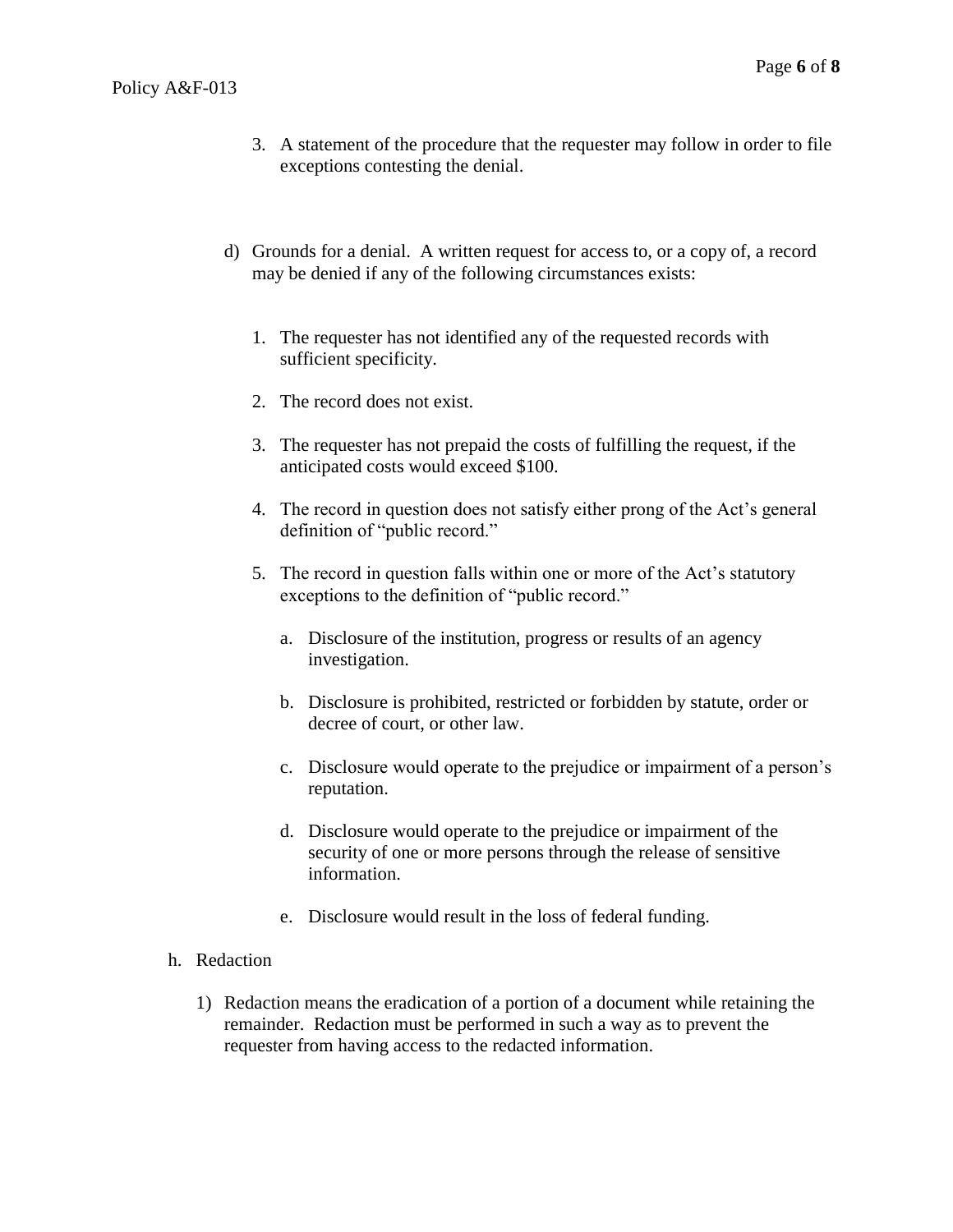- 2) If it is determined that a public record contains information subject to access, as well as information not subject to access, the Right-to-Know Law requires that the response must grant access to the information subject to access, but deny access to the information not subject to access.
- 3) The Office of Chief Counsel before delivery of the response will review any response that includes information that must be redacted.
- i. Appeals
	- 1) Right to file exceptions.
		- a) Appeals to a denial must be filed within 15 business days of the mailing date of the written denial.
		- b) Appeals that are untimely filed may be dismissed for that reason.
		- a) Appeals must be submitted to the Pennsylvania Office of Open Records within the 15 days set forth in writing and must be correctly addressed and submitted to the right-to-know exceptions officer. Exceptions submitted to any other official, office, or address are defective and do not stop the running of the 15-day exceptions period.

Office of Open Records Commonwealth Keystone Building 400 North Street,  $4<sup>th</sup>$  Floor Harrisburg PA 17120-0225 Or [Openrecords@pa.gov](mailto:Openrecords@pa.gov)

- j. Fees and charges
	- 1) Photocopies. One "photocopy" is either a single-sided copy or one side of a double-sided copy.

| Black & White Copies<br><b>Color Copies</b><br><b>Specialized Documents</b> | $$0.25$ each<br>\$0.35 each<br><b>Actual Cost</b> |
|-----------------------------------------------------------------------------|---------------------------------------------------|
| 2) PC diskettes/CD's                                                        | \$3.00 each                                       |
| 3) Postage                                                                  | <b>Actual Cost</b>                                |